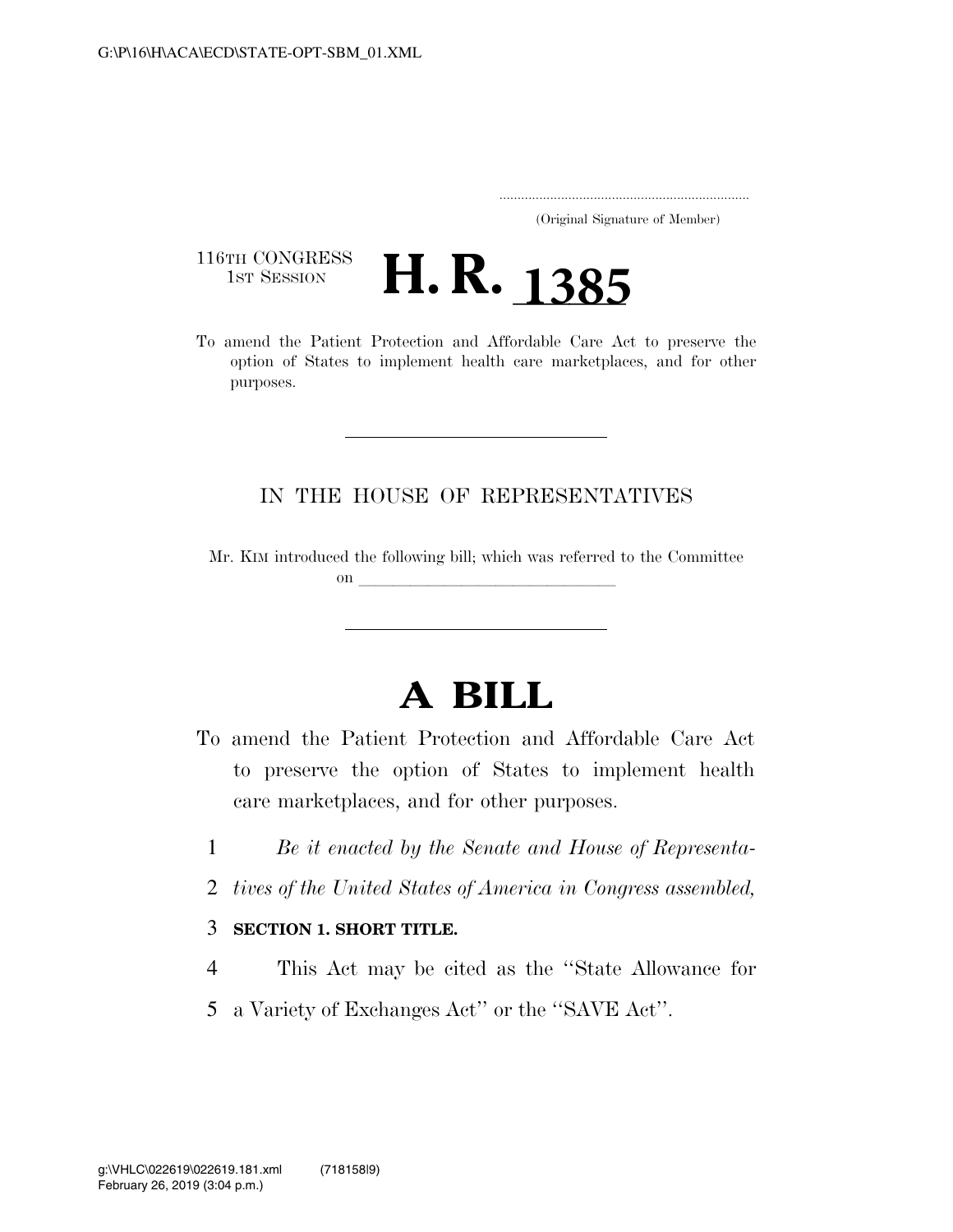| $\mathbf{1}$   | SEC. 2. PRESERVING STATE OPTION TO IMPLEMENT         |
|----------------|------------------------------------------------------|
| $\overline{2}$ | HEALTH CARE MARKETPLACES.                            |
| 3              | (a) IN GENERAL.—Section 1311 of the Patient Pro-     |
| 4              | tection and Affordable Care Act (42 U.S.C. 18031) is |
| 5              | amended—                                             |
| 6              | $(1)$ in subsection $(a)$ —                          |
| 7              | $(A)$ in paragraph $(4)(B)$ , by striking            |
| 8              | "under this subsection" and inserting "under"        |
| 9              | this paragraph or paragraph $(1)$ "; and             |
| 10             | (B) by adding at the end the following new           |
| 11             | paragraph:                                           |
| 12             | "(6) ADDITIONAL PLANNING AND ESTABLISH-              |
| 13             | MENT GRANTS.-                                        |
| 14             | "(A) IN GENERAL.—There shall be appro-               |
| 15             | priated to the Secretary, out of any moneys in       |
| 16             | Treasury not otherwise appropriated,<br>the          |
| 17             | $$200,000,000$ to award grants to eligible States    |
| 18             | for the uses described in paragraph $(3)$ .          |
| 19             | "(B) DURATION AND RENEWABILITY.-                     |
| 20             | grant awarded under subparagraph (A) shall be        |
| 21             | for a period of two years and may not be re-         |
| <u>22</u>      | newed.                                               |
| 23             | "(C) LIMITATION.—A grant may not be                  |
| 24             | awarded under subparagraph (A) after Decem-          |
| 25             | ber 31, 2022.                                        |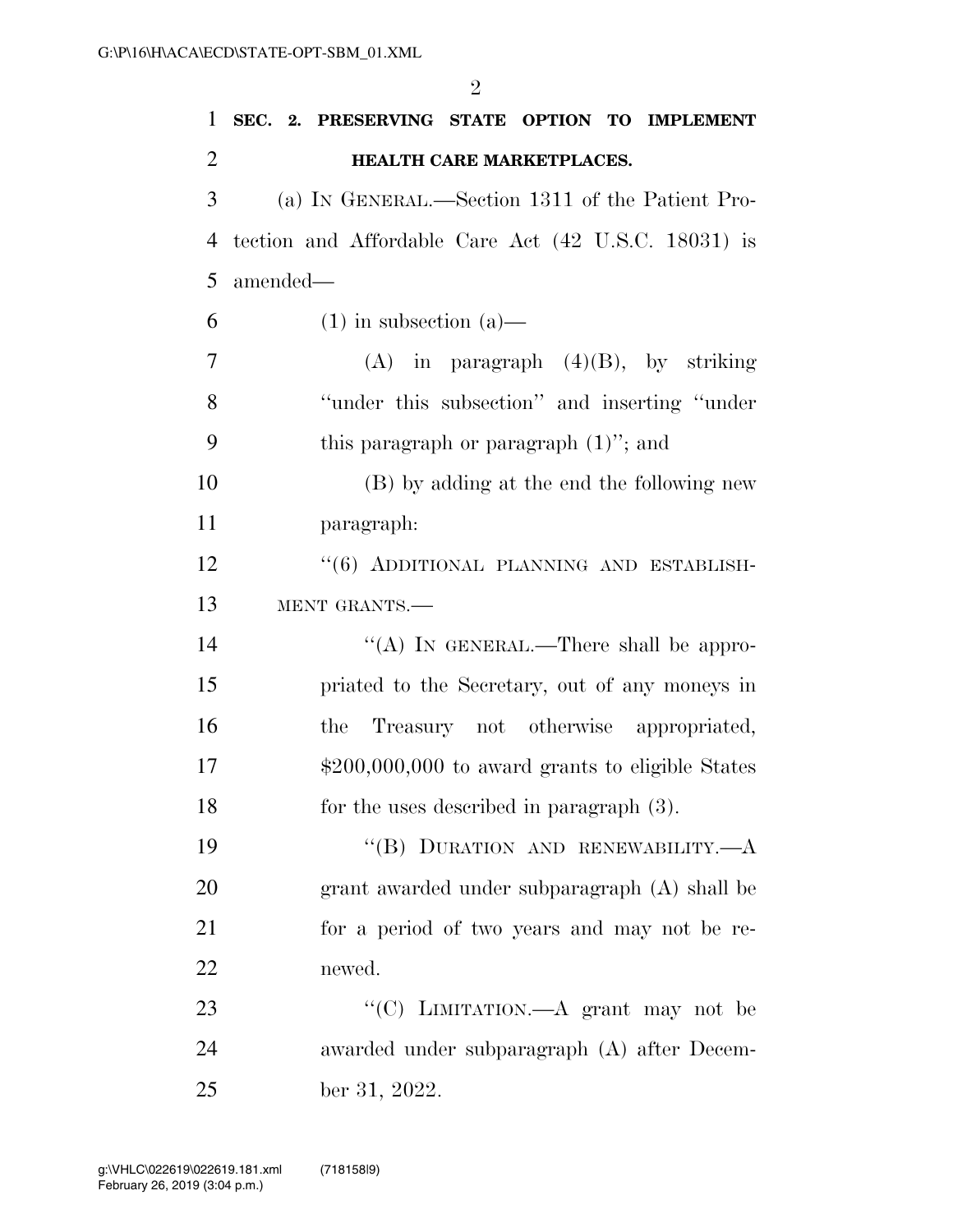| $\mathbf{1}$   | "(D) ELIGIBLE STATE DEFINED.-For                 |
|----------------|--------------------------------------------------|
| $\overline{2}$ | purposes of this paragraph, the term 'eligible   |
| 3              | State' means a State that, as of the date of the |
| $\overline{4}$ | enactment of this paragraph, is not operating    |
| 5              | an Exchange."; and                               |
| 6              | (2) in subsection (d)(5)(A)—                     |
| 7              | $(A)$ by striking "In establishing an Ex-        |
| 8              | change under this section" and inserting "(I) IN |
| 9              | GENERAL.—In establishing an Exchange under       |
| 10             | this section (other than in establishing an Ex-  |
| 11             | change pursuant to subsection $(a)(6)$ "; and    |
| 12             | (B) by adding at the end the following:          |
| 13             | "(ii) ADDITIONAL PLANNING AND ES-                |
| 14             | TABLISHMENT GRANTS.—In establishing              |
| 15             | Exchange pursuant to subsection<br>an            |
| 16             | $(a)(6)$ , the State shall ensure that such      |
| 17             | Exchange is self-sustaining beginning on         |
| 18             | January 1, 2024, including allowing the          |
| 19             | Exchange to charge assessments or user           |
| 20             | fees to participating health insurance           |
| 21             | issuers, or to otherwise generate funding,       |
| 22             | to support its operations.".                     |
| 23             | (b) CLARIFICATION REGARDING FAILURE TO ESTAB-    |
| 24             | LISH EXCHANGE OR IMPLEMENT REQUIREMENTS.-Sec-    |